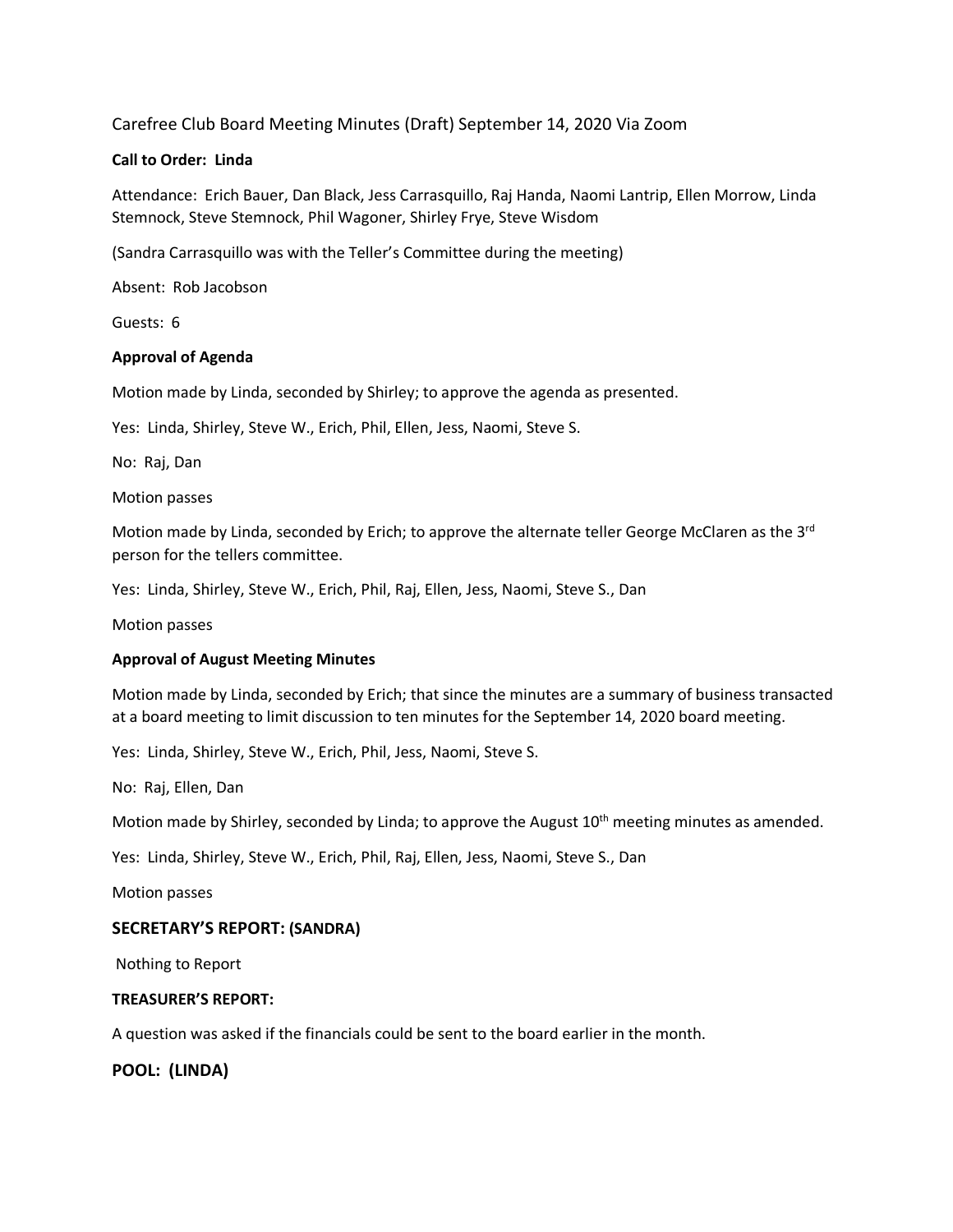The Tuesday before Labor Day weekend the main pool pump wouldn't work. The electricians took the pump and discovered that the electric motor had fried, along with the wiring connecting it to the power source. The pit where the pump is located is hot and humid, so unfortunately this isn't unexpected. The impeller had to be shipped overnight from New Mexico. On Thursday they had the new motor, impeller and wiring and electrical connection installed - for a cost of about \$6,500. Steve was able to get the water chemistry balanced so we were able to open Friday-Labor Day. That was great. Now in the process of winterizing. While the pool maintenance expenses went over due to repairs to the filters and the pump motor/impeller/electrical; however, the expenses for payroll were under, so overall it just might balance out for this year. For next year, would recommend the following capital improvements: baby pool be painted, the main pool be repainted and consider having the pool walls re-plastered, and purchasing a new chemical storage tank for the main pool.

# **Activities**:

The Carefree Activity Committee continues to meet about once a month and is excited about upcoming events planned for the fall. Emily is doing her best to send information to Erich for inclusion on the website, and is also adding events to the Facebook and Nextdoor sites to reach as many neighbors as possible. We are using the survey response data to guide which activities to plan, and have a follow-up survey drafted to obtain additional contact information for those interested in providing it.

Plans include: Crochet and Knit club, Genealogy Discussion Group, Saturday morning outdoor yoga and Essentrics classes, Chair yoga, Foam Fun! Event for kids, Carefree Cares Blood drive, food trucks, and a fall festival.

We hope to see everyone on Friday evening for an outdoor concert behind the clubhouse. The 78s will be performing live music from 5-8 pm, and food trucks will be available. Bring your own chair and beverages. This event is a gift to the neighborhood from Carefree Club members Terri & Phil Wagoner and free to attend. We will be collecting donations to the Mikel Fruits Reach Out for Help Foundation in memory of Patrick Wagoner.

Please let Emily or anyone on the Activity Committee know if you have ideas or suggestions. We are hoping to bring more fun and good to the neighborhood throughout the year, including a SKwalk/run, car show, Bible study, book club, pickle ball tournament, and more. **GROUNDS: (ROB)**

No Report

# **NEWSLETTER: (JESS)**

No Report

# **ACTIVITIES:**

(See attached page)

**WEB: (ERICH)**

Nothing to report

**CLUBHOUSE: (STEVE W.)**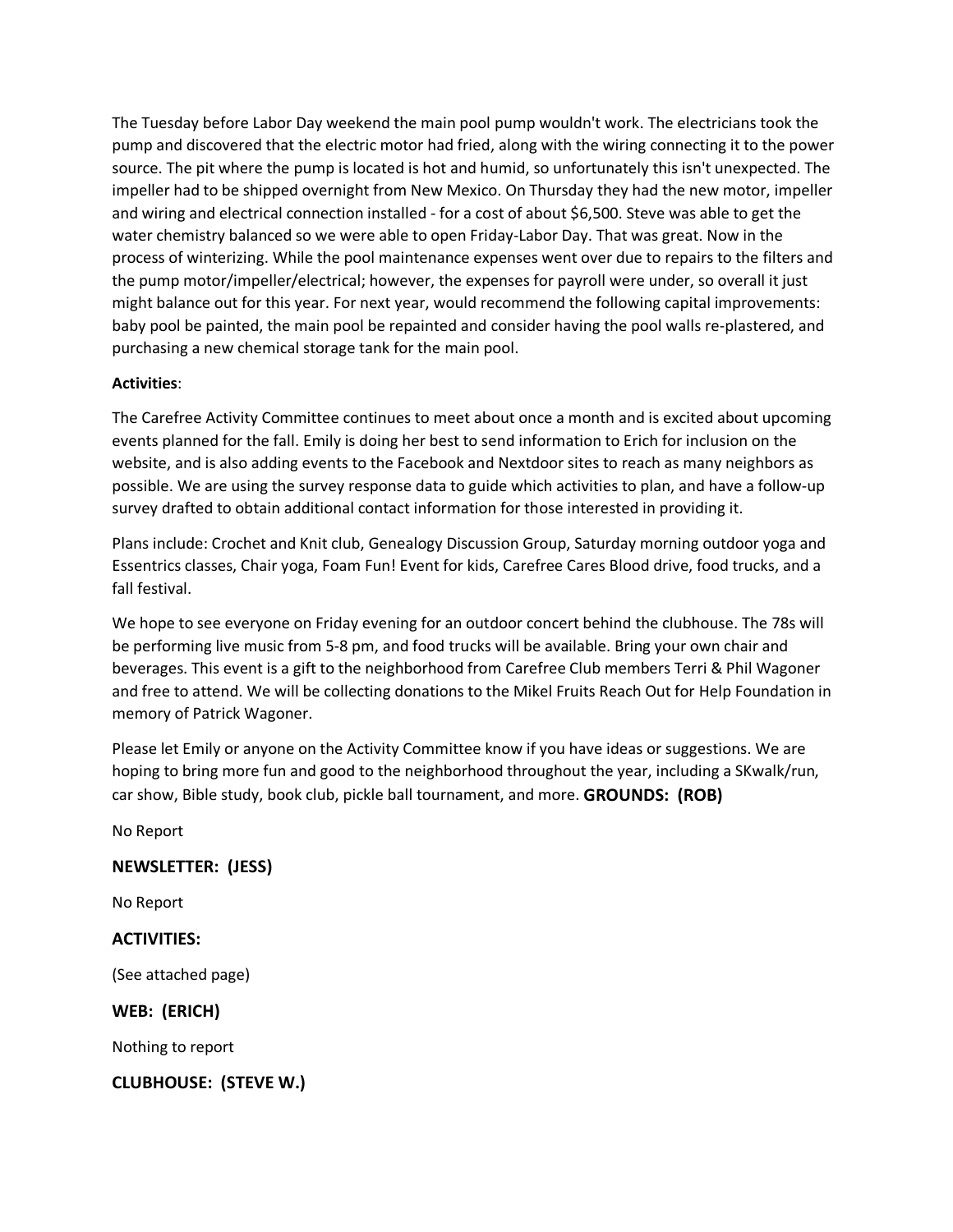Expenses were \$29.66 and Income was \$752.00

\$29.66 was used to purchase hand towels.

## **WELCOME**

First meet and greet tomorrow, 7:00 p.m.

## **OLD BUSINESS:**

None

## **New Business:**

**Teller's Committee**: The results from the Teller's committee are as follows:

## Received 232 ballots

(10) Incomplete ballots, either not signed or no vote

There were (9) applicants who applied to be on the board, (1) individual removed their name. There were eight openings left. All (8) are now on the Carefree Club Board. Linda asked for a special board meeting to be held this week to seat the new board.

The eight elected board members are: Christy Hohenstein, Steve Wisdom, Penny Inskeep, Gary Kubancsek, Robert Overton, Maximillian Scholz, Nathaniel Tempest, and Jeff Williams.

# **Legal Action:**

The lawsuit is filed against Carefree Club and ten board members, and they are being included in their capacity as board members. Last year the board approved spending money to hire an attorney to represent the ten, and with the lawsuit now being filed, additional funds are now needed.

Motion made by Phil, seconded by Erich, to add a \$10,000.00 line item for legal representation for the ten named board members.

Yes: Linda, Shirley, Steve W., Erich, Phil, Jess, Naomi, Steve S.

No: Raj, Ellen, Dan

Motion passes

# **Carefree South Sign:**

Motion made by Linda, seconded by Erich; to limit discussion regarding the Carefree Club South sign to ten minutes.

Yes: Linda, Shirley, Steve W., Erich, Phil, Jess, Naomi, Steve S.

No: Raj, Ellen, Dan